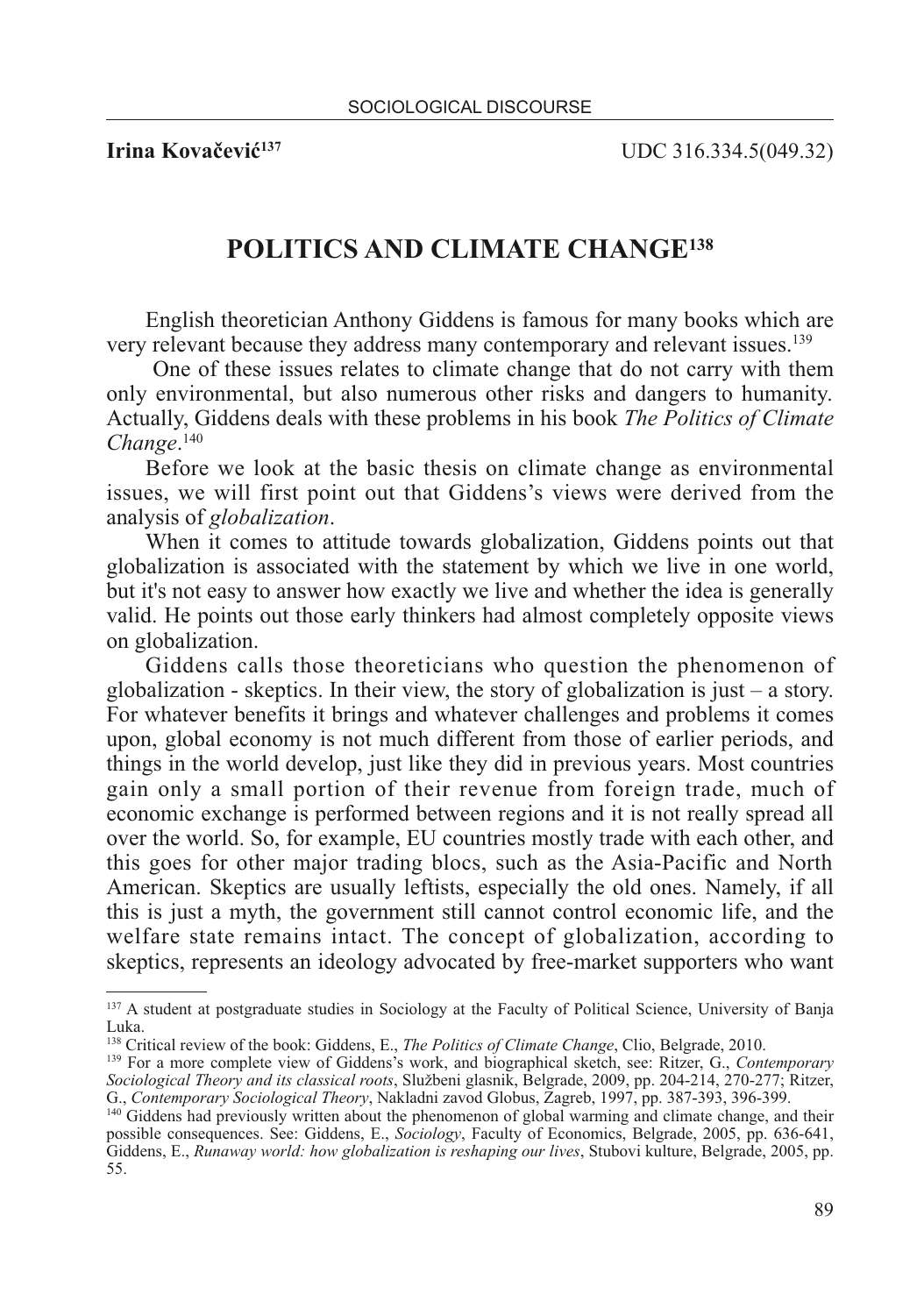to abolish the system of welfare and reduce state expenditures. In fact, the world came to be as it was a century ago. By the end of the nineteenth century there was already an open global economy which implied wholesale trade, including trade in currencies.

There are different views, those that Giddens calls - *radicals*. In their view, globalization is not only very real but its consequences are felt everywhere. They point out that global markets are more developed compared to the sixties and seventies in the last century, and that it does not give importance to national borders. States have lost most of their former sovereignty due to globalization of economy, and politicians have lost most of their ability to influence events. This is why it is no surprise that no one respects political leaders anymore, nor is interested in what you have to say, because the era of nation-state is ended. States have become mere "fiction" (Omae).

Finally, Giddens raises the question of *who is right in this debate*, and he thinks that *radicals* are right. Because, the level of world trade today is actually much higher than ever before, and the volume of goods and services is much wider, but the biggest difference lies in the level and flow of financial capital.<sup>141</sup>

The processes of globalization affected economy, politics, technology and culture, for they were influenced by the development of communication system, which started in late sixties in the twentieth century. In the mid nineteenth century, when Samuel Morse used an electric telegraph to send a first message, a new phase of world history began. Until then it was not possible to send a message, without having someone bring it there. The invention of satellite communications marks a no less dramatic break with tradition and history. The first commercial satellite was launched in 1969 and today there are more than 200 satellites in orbit, and each carries an enormous amount of information. Now, for the first time in history simultaneous communication is possible from one to the other side of the world. Other forms of electronic communication, based on satellite transmission, have also been rapidly developing in recent years. By the end of the fifties in the last century there were no transatlantic or transpacific undersea cables for special purposes, and the first to be laid transmitted only less than 100 voice lines, the current transmit more than one million. One hundred and fifty years later, Morse's dots and dashes system (1999) disappeared from the world scene and was abolished as means of maritime communication; it was replaced by a system that relies on satellite technology, which provides for any ship to be precisely located in distress. Current electronic communication is not only a way to transmit news or information in a quicker way - its existence is life changing, both for the rich and the poor. Globalization does not affect only large systems but it also affects

<sup>141</sup> Giddens, E., *Runaway world: how globalization is reshaping our lives*, Stubovi kulture, Belgrade, 2005, pp. 34-35.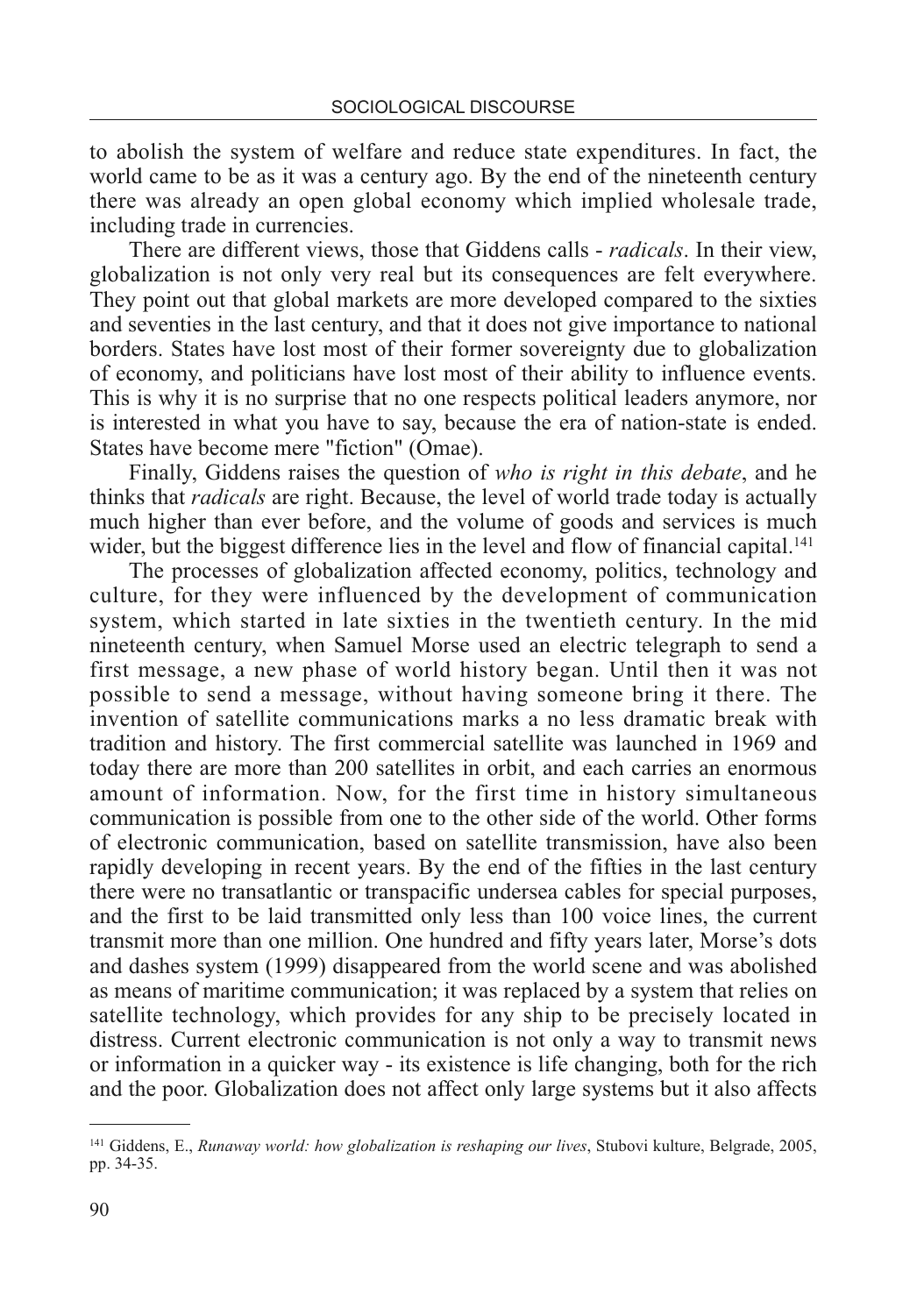intimate and personal aspects of our lives. So, for example, discussions on family values that take place in many countries only seem to operate outside the influence of globalization, but it is not so. Before our very own eyes, traditional family systems change and transform, and are in crisis, primarily due to increased demands of women for greater equality. It is not known in history that there was a society in which women were about equal to men. This is exactly what a true global revolution represents in everyday life, whose effects are felt everywhere in the world and in all areas of our lives.<sup>142</sup>

Globalization affects all areas of individual and social life. It also involves global climate change, whose influence on biosphere is so evident that it represents the biggest risk caused by human activity and anthropogenic influences. Ecological problems were recognized when the nature, as a result of to its own inability to regenerate from the consequence of human activity, negatively affected the entire life of country, flora and fauna. Therefore, today relationship between man and nature is compromised and this attitude has to change. "Human societies depend on many resources from the natural world – such as water, forest, animal and plant life. They are often referred to as *resources that can be renewed*, because in an intact ecosystem they eventually replace themselves automatically. However, if the balance in the use of these resources is disturbed, there is danger of their complete used up. There is some evidence that this might happen. Many environmentalists are concerned with the difficult situation on renewable resources."143

Giddens explicitly notes that the possibility of environmental disaster is still not as immediate as are the risks of a major war, but that it is "equally troubling" because "long, hard, irreparable destruction of the natural environment may have already happened" and we are not "fully aware of such phenomena."144

The book *The Politics of Climate Change* (which is the "outcome" of the author's participation in the project "the study of global governance") is divided into nine chapters and, in addition to the introductory section, contains sections relating to the afterword, bibliography and index. It should be noted that the book not only deals with the problem of climate change, but other problems associated with climate change (politics, state and states, civil society, social movements, economy, technology). As the author himself says: "This is not a book about climate change, but a book about politics related to climate change."145

The Intergovernmental Panel on Climate Change UN (*IPCC)* gives the assessment of climate change till the end of this century in six scenarios. Even

<sup>142</sup> *Ibid*, pp. 37-39.

<sup>143</sup> Giddens, E., *Sociology*, Faculty of Economics, Belgrade, 2005, p. 632.

<sup>144</sup> Giddens, E., *The consequences of modernity*, Filip Visnjic, Belgrade, 1998, p. 164.

<sup>145</sup> Giddens, E., the Politics of *Climate Change*, Clio, Beograd, 2010, p. 25.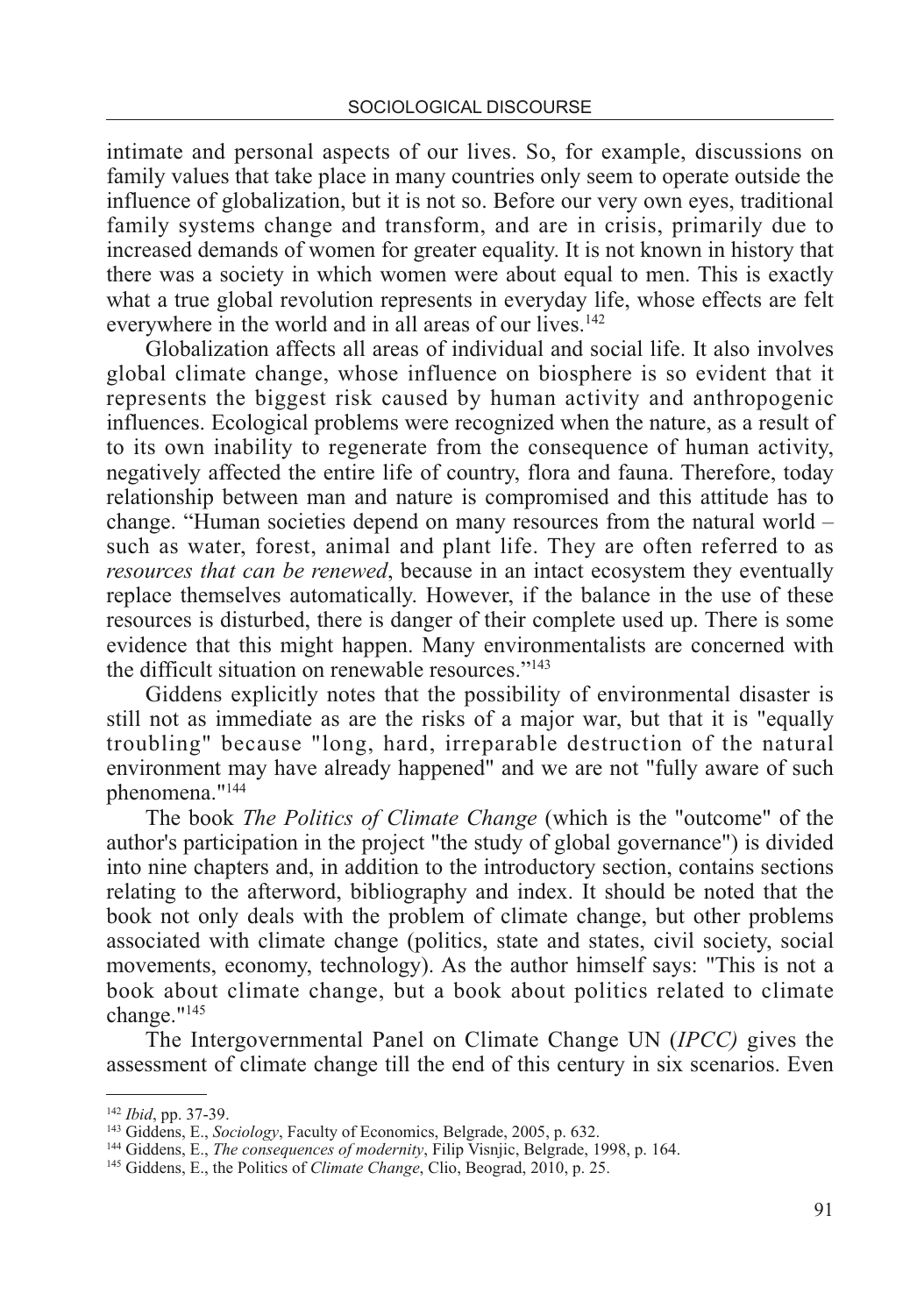the most favorable scenario is not good. According to the scenario the anticipated warming would rise from 1.1 to 2.9 degrees Celsius. This would mean that by the end of this century, the water level in the oceans would rise from 18 to 38 centimeters. But if the current trend of oil, coal and gas consumption continues (which leads to a high level of economic growth) – the temperature will be higher by 6 degrees Celsius. Then the water level in the ocean would rise between 26 and 50 centimeters. However, "most likely" scenario, with the current use of fossil fuels and energy sources, and with a controlled population growth, is also worrying because it shows an increase in temperature to 4 degrees Celsius, and increase in the level of water in the oceans to 48 centimeters. Increase in global temperatures would lead to increase in the number and size of glacial lakes, faster melting of the "eternal" snow and ice, and significant changes in the Arctic and Antarctic ecosystems, bigger and faster breaking of glaciers, swelling of rivers and the movement of some plant and animal species towards the poles. Also, higher levels of ocean water would lead to flooding of coastal cities, which would result in great poverty and migrations, and potential conflicts and wars.146

In second place, Giddens points out that studies have shown a rising line in increase in the surface temperature of the planet since the end of the nineteenth century. He also points out that out of ten warmest years, seven were in the 90s in 20th century and 1998 was the warmest year. Possible *effects of global warming* will be devastating, and possible harmful effects are enormous.

One such harmful effect is related to *rising of sea levels*. Global warming will lead to the melting of polar glaciers and warming and expansion of the ocean. The sea level would rise while cities in the vicinity of the sea coast would be flooded. If the sea level rose by 1 meter, Bangladesh would lose 17%, Egypt 12%, and the Netherlands 6% of its territory.

The second possible harmful effect is related to *conversion of fertile land into the deser*t: global warming would turn many of the fertile soil into the desert.

The third harmful effect is related to *spreading of infectious diseases*. Global warming would allow some organisms, especially mosquitoes, to carry and spread infectious diseases (malaria, yellow fever) in the countries where they were not present before. If the temperature increased to 3-5 degrees Celsius, then the number of people with malaria would rise up to 80 million per year.

The fourth possible harmful effect is related to *poor harvests*: global warming would lead to a decline in agricultural crops and existential threat in most poor countries (South-East Asia, Africa, Latin America).

The fifth potential harmful impact is related to *changes in climate patterns*.

<sup>146</sup> *Ibid*, pp. 31-32.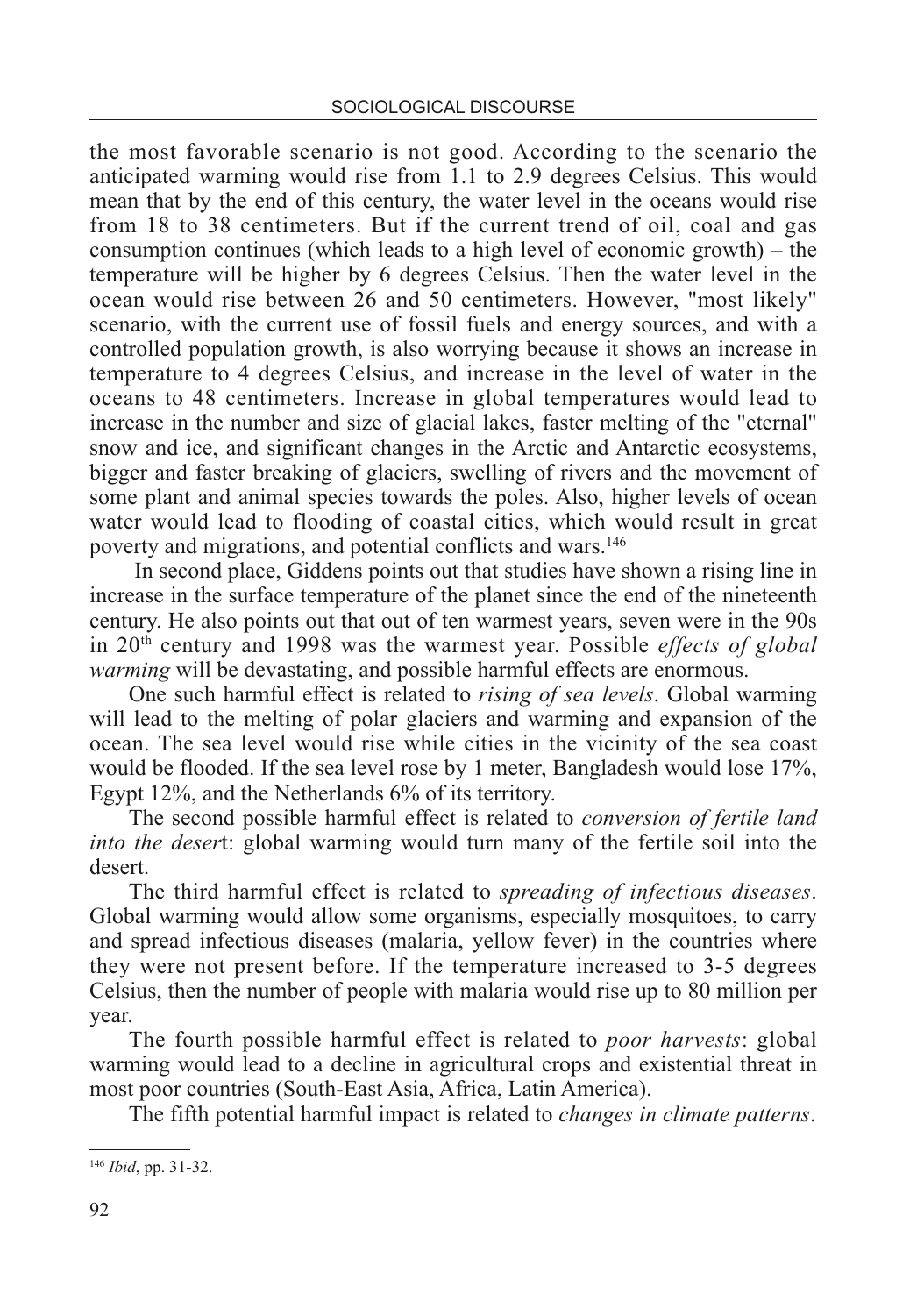Although relatively stable for thousands of years, climate patterns could be distorted under the influence of drought, storms, hurricanes, floods.<sup>147</sup>

Considering the problems that climate change scenarios carry with them, Giddens points out that there are two ways or approaches: optimistic and skeptical.

The minority are *skeptics.* They believe that global warming is not a consequence of anthropogenic effects of human activities and that temperature rise is nothing new. Geologists claim that in the last 1500 years, climate change have been the result of the impact of changing of the position of sun spots, and that right now we are in the middle of the heating phase. But, after this phase comes the ice age, i.e. after a relatively mild climate in which we now live comes the ice age, and this is, according to skeptics, what should concern us.

Skeptics argue that the current climate change, seen as a *risk*, are given too much of unnecessary attention in relation to more important issues which represent greater risks, such as poverty, AIDS and nuclear weapons. Discussing the risks and rejecting the story of global warming, skeptics point out that we live in the "age of fear" among which are the risks of climate change. In fact, we live in "a new era of prejudice" which strongly reminds us of "mass panic in the past", such as that related to a witch hunt. Fears and terrors are part of our daily lives in which we are dreaded by "the mysterious and deadly" viruses and bacteria that are found everywhere, toxic substances that are found in our homes, workplaces and in the nature, and the culmination of these fears is the fear of global warming. Regardless of the fact that after global warming comes the ice age, this global warming and melting, as actions of human activities, is not the only danger of human origin. Other dangers come from nuclear weapons, AIDS, food crisis and poverty, so there are opinions that the XXI century is "our last century" and that as human beings we will not survive the XXI century due to great dangers that the man has created by excessive interference into "nature matters."148

The other way of thinking is advocated by - *optimists*. They reject the "story" about the "doomsday", arguing that we are too obsessed with safety and, therefore, we see threats in everything, which leads to worries and fears, anxiety and helplessness. It is the view of climate change that is the reason for our irrational pessimism and fear which is pointless because "there has never been a better time for life" (Gardner).

Citing the two approaches on climate change Giddens is more likely to accept the view of optimists in that respect he published this book. "Political risk management goes down a dangerous path between creating panic and peace. I think that stories about the doomsday should not be taken literally. You

<sup>147</sup> Giddens, E., *Sociology*, Faculty of Economics, Belgrade, 2005, pp. 637-638.

<sup>148</sup> Giddens, E., *The Politics of Climate Change*, Clio, Belgrade, 2010, p. 40.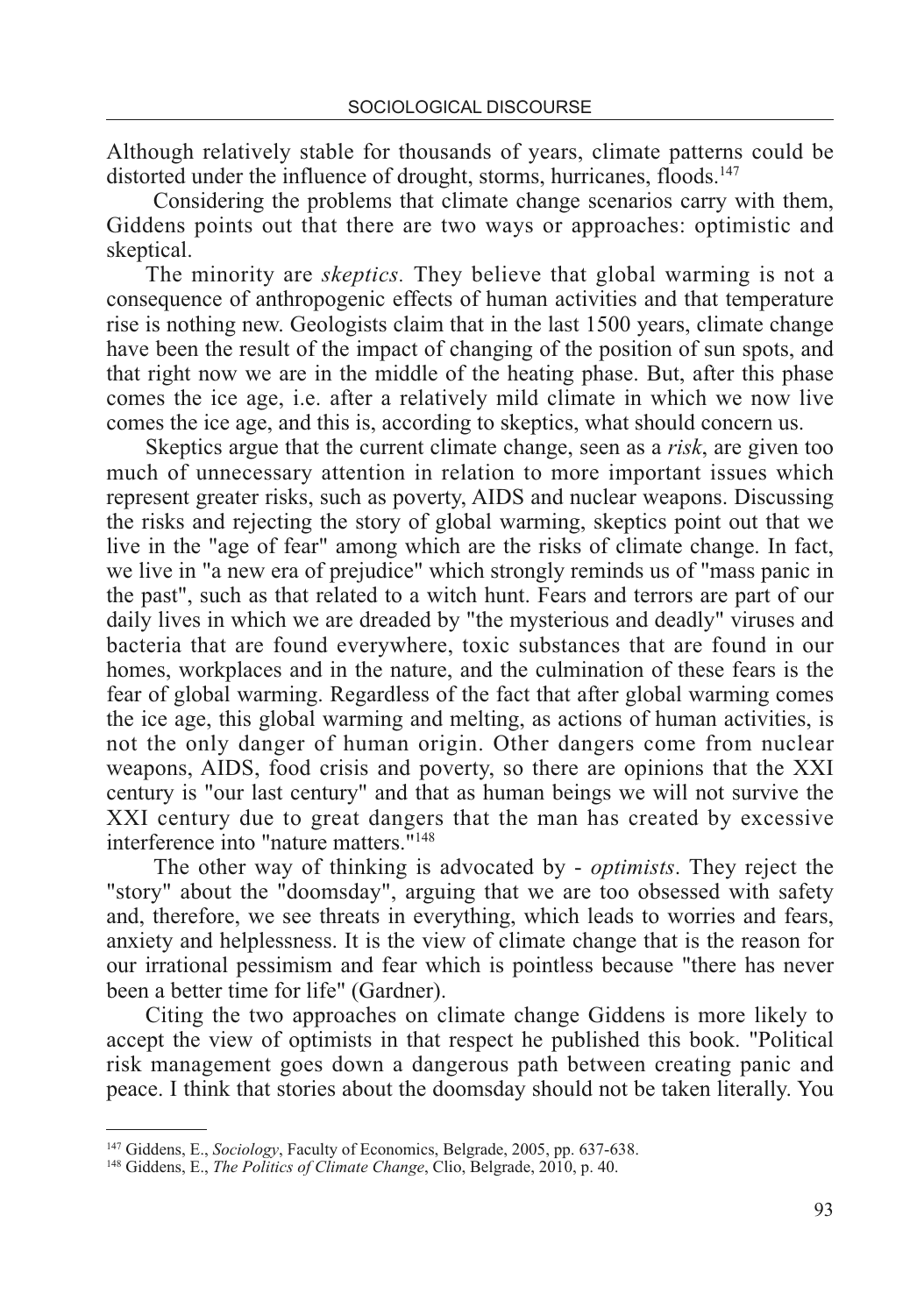should look at them as a warning. They talk about what could go downhill if you do not pay attention and take appropriate actions."149

What are the measures and what are the institutions that need to take such measures so things would not go "downhill"?

What is typical for the vast majority of the planet's population is the lack of environmental consciousness on climate change and other environmental problems. Only a few understand what these threats and risks are with regard to the consequences that occur as a result of industrial production, which releases gases that create the greenhouse effect, and which in return leads to increased temperatures on Earth. In the future this problem may create even greater problems which a vast majority is not even aware of and therefore does nothing to change their daily habits and reduce the risks that climate change bring with them.

Today, politicians are becoming increasingly aware of environmental issues and issues related to climate change. So the United Nations has organized talks on limiting global warming (1992 in Rio, 1997 in Kyoto, 2007 in Bali, 2010).

Giddens points out that politics takes over primary responsibility for controlling emissions of gases that cause climate change. In addition to politicians and politics this relates to parliamentary democratic institutions, such as *the civil society* and *the state* which will have to cooperate with other institutions and bodies, but also with "other countries and international organizations."150

Certainly, we should mention *the environmental movement*, which deserves all merits for the problem of climate change is now part political thinking and decision making. Beside it, an important role in reviewing and addressing the issue of climate change has: public opinion, political parties, companies, NGOs and citizens. In an effort to find new forms of cooperation and new technology, bilateral and multilateral cooperation is necessary, for "the Judgment Day is no longer a religious term, rendering of spiritual accounts, but something which our society and economy will have to face." Therefore, if not brought under control, climate change can cause tremendous human suffering.<sup>151</sup>

The book *The Politics of Climate Change* is encouraging because it offers through many elemental processes of globalization a rational solution to environmental problems that threaten life on Earth. In that respect, the author ends the book in the following way: "A lot can be done to reduce emissions of gases at no extra cost. But the field of technology is most important field whose principle of rapid quantitative increase in power, which has caused the dangers we are exposed to, can help us to cope with them. A new dark age, a new age of

<sup>149</sup> Giddens, E., *Ibid*, p. 46.

<sup>150</sup> *Ibid,* p*.* 14.

<sup>151</sup> *Ibid,* p*.* 271.